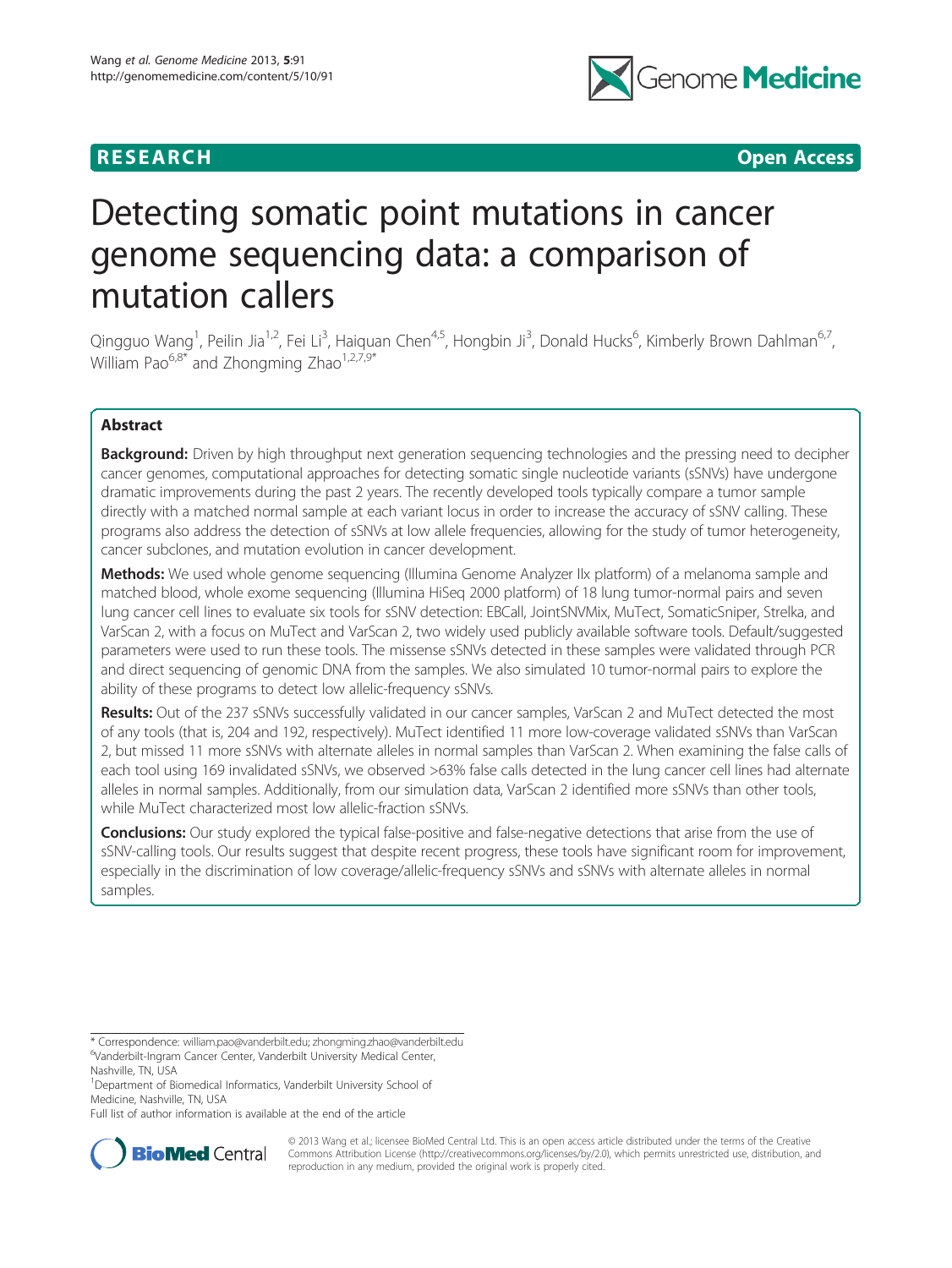# <span id="page-1-0"></span>Background

Rapid advances in next generation sequencing (NGS) technologies, together with the development of powerful computational tools, have transformed biological and biomedical research over the past several years. The transformation has been most apparent in cancer, where the complex landscapes of somatic variants have been investigated in a wide variety of tumor types [\[1](#page-6-0)-[3\]](#page-6-0). Most significantly, a number of clinically actionable mutations have been identified as important therapeutic targets in anti-cancer treatments, narrowing the gap between basic research and clinical application. Examples include single nucleotide variants (SNVs) involving codons V600 and L597 in the gene BRAF in melanomas, which are associated with sensitivity to BRAF and MEK inhibitors, respectively [\[4,5](#page-6-0)].

A comprehensive knowledge of somatic variants in cancer is indispensable for us to understand tumorigenesis and develop personalized therapies for patients. However, although advances in next-generation sequencing and computational algorithms have led to higher accuracy in somatic SNV (sSNV) calling, some true sSNVs are still difficult to distinguish due to low allele frequencies, artifacts, tumor contamination, inadequate sequencing coverage of genomic regions with high GC content, sequencing errors, and ambiguities in short read mapping, just to name a few. Another confounding factor is clonal heterogeneity that causes variants to be non-uniformly present in tumors [[6,7\]](#page-6-0). Specifically, this difficulty involves two aspects: false-negative sSNVs (true sSNVs not called by the tools) and false-positive sSNVs (spurious sSNVs, either germline SNVs or non-variants).

Somatic SNVs are identified by comparing a tumor sample with a matched normal sample (usually blood from the same patient). Originally, algorithms for identifying sSNVs involved calling variants in the two samples separately, for example, SNVMix [[8\]](#page-6-0). To meet the challenges of sSNV calling, a number of tools with enhanced accuracy have been developed that compare a tumor– normal pair directly at each locus of a possible sSNV, for example, JointSNVMix [[9\]](#page-6-0), SomaticSniper 1.0 [\[10](#page-6-0)], Strelka [[11](#page-6-0)], and VarScan 2 [\[12](#page-7-0)]. In comparison with previous methods, the new tools can effectively differentiate sSNVs from germline events, which vastly outnumber sSNVs and thereby constitute the majority of false calls. Other programs, such as MuTect [[13\]](#page-7-0) and EBCall [[14](#page-7-0)], specifically focus on detecting low-allelic-frequency sSNVs that are often missed by existing tools.

Although each of the new tools has been compared with some earlier applications, their relative merits in real applications are largely unknown to investigators, due to incomplete (and sometimes biased) experimental evaluation. For example, the accuracy of MuTect was not benchmarked against VarScan 2, a widely used somatic variant-calling tool released a year earlier. To provide a comparative analysis of sSNV-calling tools, several review articles emerged lately [\[15,16\]](#page-7-0). However, these reviews either lacked validation experiments [[16](#page-7-0)] or used only synthetic data [\[15](#page-7-0)], and hence are not adequate to guide cancer genome sequencing studies. Further evaluation of these tools' capability is still urgently required.

Here, we compare the abilities of the recently released tools (Table 1), particularly MuTect and VarScan 2, to detect sSNVs from NGS. We provide an in-depth discussion of the pros and cons of each tool using validated NGS data, so that readers are aware of the kinds of false-positive and false-negative results that may arise. Furthermore, we use simulation data to analyze the ability of each tool to detect sSNVs at different allele frequencies.

# Methods

#### NGS data

We used whole genome sequencing (WGS) of a melanoma sample and matched blood, whole exome sequencing (WES) of 18 lung tumor-normal pairs and seven lung cancer cell lines to evaluate SNV-calling tools.

The paired-end sequencing of the melanoma sample (90% tumor content) and matched blood was performed on an Illumina Genome Analyzer IIx platform as described [[5](#page-6-0)]. Average coverage was 55.7× and 47.8× for the tumor and matched blood, respectively. From this sample, our previous study identified 339,057 sSNVs using SAMtools [[17\]](#page-7-0) pileup. As it is too expensive and labor intensive to validate all those sSNVs, we selected

Table 1 Tools for detecting somatic single nucleotide variants (sSNVs) from next generation sequencing (NGS) data

| Tool               | <b>Version</b> | URL                                             | Remark                                            | Date <sup>a</sup> | Ref.   |
|--------------------|----------------|-------------------------------------------------|---------------------------------------------------|-------------------|--------|
| EBCall             |                | https://github.com/friend1ws/EBCall             | Uses an empirical Bayesian model to call sSNVs    | Mar. 2013         | [14]   |
| <b>JointSNVMix</b> | 0.8(b2)        | http://compbio.bccrc.ca                         | Joint analysis of tumor/normal pairs              | Jan. 2012         | [9]    |
| MuTect             | 1.1.4          | http://www.broadinstitute.org/cancer/cga/mutect | Sensitive detection of low allelic-fraction sSNVs | Feb. 2013         | [13]   |
| SomaticSniper      | 1.0.2          | http://genome.wustl.edu/software/somaticsniper  | High computational efficiency                     | Dec. 2011         | $[10]$ |
| Strelka            | 0.4.10.2       | ftp://strelka@ftp.illumina.com/                 | Clean outputs through stringent filtering         | May 2012          | [11]   |
| VarScan 2          | 2.3.5          | http://varscan.sourceforge.net/                 | Sensitive detection of high-quality sSNVs         | Feb. 2012         | [12]   |

<sup>a</sup>Date: online/electronic publication date.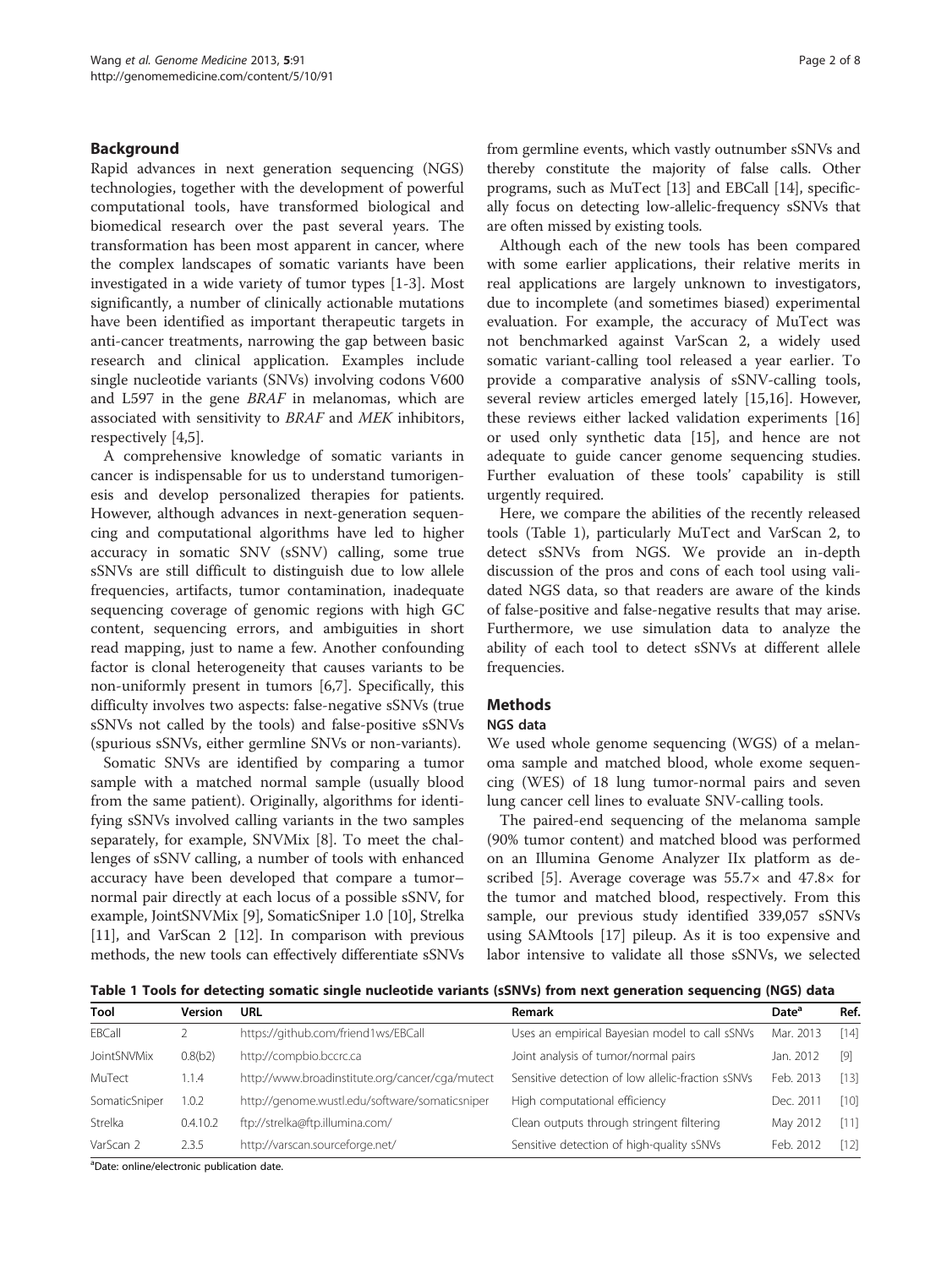those of functional importance, that is, non-synonymous and stopgain sSNVs, for experimental validation. For each selected sSNV, PCR and direct sequencing was performed using genomic DNA from the same tumor and matched blood samples. The resulting sequences were then analyzed using Mutation Surveyor DNA Variant Analysis Software [[18](#page-7-0)] in addition to manual inspection of the sequence traces. The PCR primers used for direct sequencing of sSNVs are publicly available through the original work [\[5](#page-6-0)].

The whole exome data of the 18 lung tumors (approximately 70% to 80% tumor content) and matched normal samples were captured using Agilent SureSelect 38 M kit and sequenced on an Illumina HiSeq 2000 platform as published [[19\]](#page-7-0). On average, 48 Mb paired-end reads were garnered per sample with an average sequencing depth of  $63x$  in target regions. Overall, the sequence reads covered ≥98.9% bases of the target regions by at least one read and ≥79.9% bases by a depth of at least 20×. SAMtools was used to characterize sSNVs in these samples; Sanger sequencing was utilized to validate functionally important sSNVs. We have made the original sequence data available at [[20\]](#page-7-0).

We also included NGS data from seven lung cancer cell lines. Two of them, PC-9/S2 and PC-9/BRc1, were sequenced on an Illumina HiSeq 2000 platform using Nimblegen SeqCap Ez Exome Library kit v2 [\[21](#page-7-0)]. We obtained  $8.4 \times 10^9$  bases of short reads (74 bp paired-end) for PC-9/S2 with an average of 232.6× coverage, and  $7.8 \times 10^9$  bases of short reads for PC-9/BRc1 (216.7 $\times$ coverage) [\[21](#page-7-0)]. The other five cell lines, HCC827, HCC827/R1, HCC827/R2, HCC4006, and HCC4006/ER, were sequenced on an Illumina HiSeq 2000 platform using the Agilent SureSelect 38 Mb kit for whole-exome sequencing. Their average coverage is all >109×. For these seven cell lines, the sequence reads covered ≥98.9% bases of the target regions by at least one read and ≥85.5% bases by a depth of at least 20×. Eight pairs of cell lines were compared to identify sSNVs that were unique to drug sensitivity or drug resistance cell lines (see Additional file [1:](#page-6-0) Table S2). Specifically, the 'somatic model' was executed by designating the targeted cell line as 'tumor' and the cell line to be compared as 'normal'. The sSNVs that resulted from the analysis were then experimentally validated by Sanger resequencing. Cell line DNAs were used as template for PCR amplification. M13-tagged gene-specific primers were designed using Primer 3 software [[22\]](#page-7-0). Sequence chromatograms were analyzed using Mutation Surveyor software [\[18](#page-7-0)] and manual inspection. The details can be found in the original work [[21\]](#page-7-0).

We also simulated WES of 10 tumor-normal pairs using the profile-based Illumina pair-end Read Simulator (pIRS) [\[23](#page-7-0)]. Our simulation procedure and corresponding

command lines were described in detail in Additional file [2](#page-6-0). We fixed the insert size of the simulated reads at 200 bp. The read length and average coverage were set to 75 bp and 100×, respectively. Additionally, we let the frequency of sSNVs in each sample be 10 times higher than that of indels and structural variants be 10 times less than indels. Because tumor samples carry driver mutations, we let the frequency of SNVs in the tumor be higher than that in the normal sample.

# Alignment

We utilized BWA [[24\]](#page-7-0) to align short sequencing reads to the UCSC human reference genome hg19. The default arguments of BWA were applied to the alignment. After the alignment, we ran the software SAMtools [[17](#page-7-0)] to convert the alignment files to a sorted, indexed binary alignment map (BAM) format. Then, we used Picard [[25\]](#page-7-0) to mark duplicate reads. To obtain the best call set possible, we also followed the best practice with the software GATK [\[26\]](#page-7-0) to do realignment and recalibration. The recalibrated alignment files were then used for sSNV detection.

# SNV calling

JointSNVMix [\[9\]](#page-6-0) uses a command 'train' to learn the parameters of its probabilistic model. We let the argument skip\_size of 'train' be 100 for WES samples and 1,000 for WGS samples to balance its accuracy and computational efficiency. The command 'classify' in JointSNVMix computes the posterior probability of joint genotypes. In our experiments, we used a non-default argument *post\_pro*cess, which was provided in the new version of JointSNVMix, to run 'classify' to improve its filtering accuracy [[27](#page-7-0)]. The resulting sSNVs with *P(somatic)* > 0.999 and *post\_*process  $p$  somatic  $>0.6$  are regarded as high confidence sSNVs. The detailed command lines for the installation and execution of JointSNVMix, as well as other sSNV-detecting tools, are provided in Additional file [3](#page-6-0).

MuTect [[13\]](#page-7-0), Strelka [\[11\]](#page-6-0), and SomaticSniper [[10](#page-6-0)] were run in their default settings. dbSNP version 132 and COSMIC v54 were provided to MuTect as its inputs. The sSNVs that were accepted by MuTect were then used as its high confidence (HC) predictions. To obtain SomaticSniper's HC sSNVs, the outputs of SomaticSniper underwent a filtering procedure as suggested by the tool developers. The recommended configuration was also used to run VarScan 2 [\[12\]](#page-7-0). The high confidence outputs of VarScan 2 were applied directly to our analysis.

# Results and discussion

We started with the melanoma tumor sample and its matched normal sample (blood from the same individual) in order to examine the accuracy of the tools in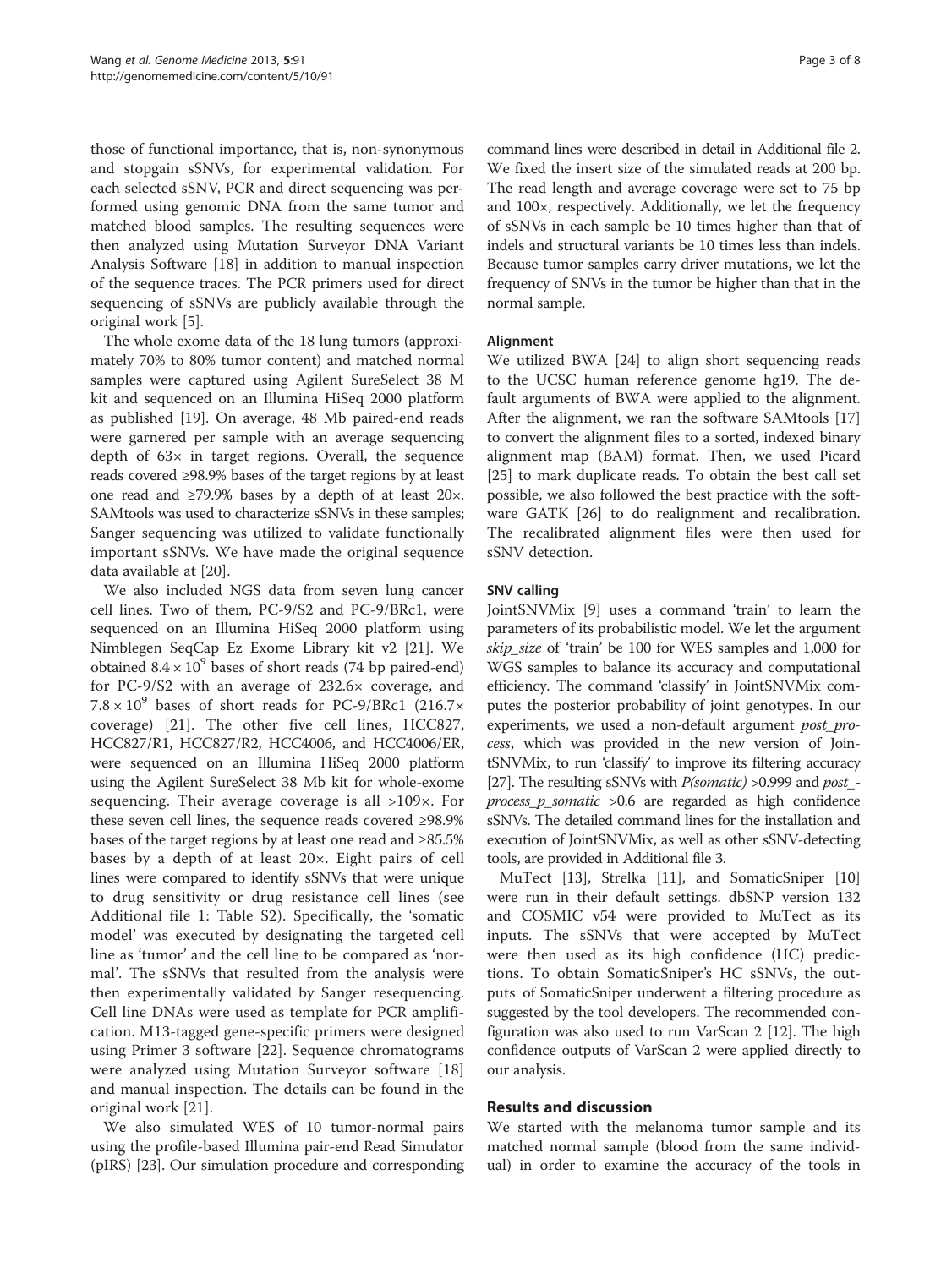Table [1.](#page-1-0) We then expanded this effort to a large population of lung tumors and lung cancer cell lines. For these samples, we restricted our discussion to validated sSNVs, which include: (1) true-positive sSNVs: sSNVs predicted by a tool and validated; (2) false-positive sSNVs: sSNVs predicted but not validated; (3) false-negative sSNVs: sSNVs not predicted but validated; and, (4) true-negative sSNVs: sSNVs not predicted and not validated.

# Detecting sSNVs in a melanoma sample

In our previous report on the melanoma sample, 339,057 sSNVs were detected; 1,130 were high-quality non-synonymous/stop gain sSNVs (Phred quality >37, depth >21) [[5](#page-6-0)]. In total, 128 functionally important sSNVs were validated, out of which 119 were truepositive sSNVs and nine were false-positives. This sample harbors the aforementioned driver mutation BRAF L597. We ran the six tools (EBCall, JointSNVMix, MuTect, SomaticSniper, Strelka, and Varscan 2) on both the melanoma and matched blood samples. With the exception of EBCall, all these tools successfully rediscovered the BRAF L597 mutation.

Table 2 summarizes the results of analyses using these tools. Because they (except EBCall) detected a similar amount of sSNVs from the data, to simplify our assessment, we directly compared each tool's number of truepositive predictions. As shown in Table 2, VarScan 2 had the highest true-positive rate, missing only one sSNV (at chr19:40886706) in its high confidence (HC) setting. This missed sSNV was detected by VarScan 2 initially. It was filtered out later by VarScan 2 due to a significant amount of mismatches flanking the mutated site. Aside from VarScan 2, other tools did not report this specific sSNV either.

MuTect had the second best performance, missing four real sSNVs (Table 2). The reasons that MuTect rejected these sSNVs were various, including 'nearby gap events' and 'alternate allele in normal', among others. For the sSNV rejected for 'alternate allele in normal', only one out of 42 (2.4%) reads was actually altered at this site in the blood sample, indicating the stringent filtering strategy of MuTect. At this site in the tumor, 21 (28%)

Table 2 Number of validated true/false sSNVs detected using the five tools in a melanoma sample

| Tool          | All sSNVs |               | High confidence sSNVs |                  |  |  |
|---------------|-----------|---------------|-----------------------|------------------|--|--|
|               | # TP      | #FP           | # TP                  | #FP              |  |  |
| JointSNVMix   | 119       | $\mathcal{P}$ | 108                   |                  |  |  |
| MuTect        | 119       | 9             | 115                   | 0                |  |  |
| SomaticSniper | 116       | 4             | 104                   | $\left( \right)$ |  |  |
| Strelka       | 117       | 0             | 113                   | $\left( \right)$ |  |  |
| Varscan 2     | 119       | 6             | 118                   |                  |  |  |

FP: false-positive sSNVs; TP: true-positive sSNVs.

out of 75 reads support this somatic event (9 on the forward strand and 12 on the reverse), exhibiting strong evidence for its existence. In addition to MuTect, JointSNVMix and SomaticSniper also missed this sSNV, while VarScan 2, together with Strelka, correctly reported it (see Additional file [1](#page-6-0): Table S1).

The alternate allele for a somatic SNV is observed in the normal sample typically as a result of sample contamination, for example, circulating tumor cells in blood, normal tissue contaminated with adjacent tumor. Sequencing error and misalignment can also contribute false mutation-supporting reads to the normal. Because sample contamination is hard to prevent during sample preparation step, it is important for an sSNV-calling tool to tolerate to some extent the presence of low level mutation allele in normal sample in order not to miss authentic sSNVs. Hence, while using a tool less tolerant to alternate allele in the normal, for example, MuTect, researchers are advised to check the sSNVs rejected for alternate allele in the normal, especially when characterizing sSNVs from low purity samples.

Table 2 also shows that VarScan 2 reported two falsepositive sSNVs (at chr6:128294851 and chr19:7141752, respectively). Both sSNVs exhibited stand bias, that is, their mutated bases are present in only one allele. Due to the importance of strand bias, we leave the in-depth discussion of this topic to the next section.

It may be worth mentioning that EBCall, as shown in Table [1,](#page-1-0) uses a set of normal samples to estimate sequencing errors with which to infer the discrepancy between the observed allele frequencies and expected errors. Although this design might improve sSNV calling [[14\]](#page-7-0), a potential problem is that unmatched error distribution between normal references and target samples can adversely affect variant calling. If investigators do not have normal references with the same/similar error rate as the target tumors, this strategy inevitably fails. This may explain our experimental observations, in which EBCall (in its default setting) failed to identify the majority of sSNVs despite the fact that the normal references we used were sequenced from the same Illumina platform as the tumors. Due to its lower-than-expected accuracy, we therefore excluded EBCall from Table 2, and, hereafter, we did not include EBCall in our comparison.

Identifying sSNVs in lung tumors and lung cancer cell lines Next, we evaluated the five tools using WES data of 18 lung tumor-normal pairs [\[19](#page-7-0)] and seven lung cancer cell lines [[21\]](#page-7-0). For these 43 WES samples, 118 putative sSNVs were validated as true-positives. The majority of these sSNVs had decent coverage in both tumor and normal samples, while 26 of them (all from the 18 lung tumors) were covered by <8 reads in the normal samples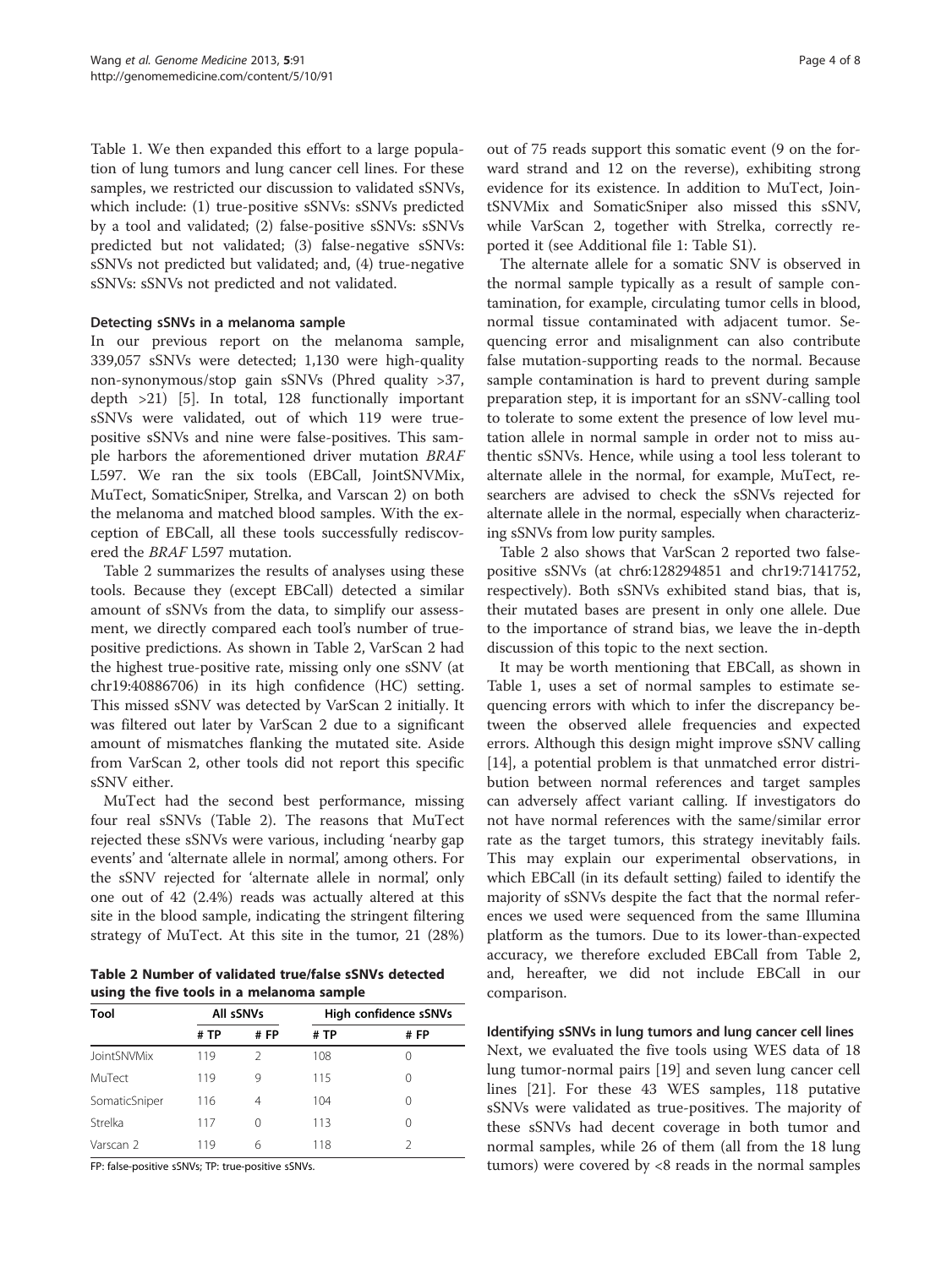and were therefore designated as 'low quality' in Table 3. Of note, here we used the default read-depth cutoff of VarScan 2, that is, eight in the normal samples, to denote an sSNV as either high or low quality.

For these WES samples, 64% (59 out of 92) highquality validated sSNVs were reported by all the five tools, less than the 82% of the sSNVs that they shared on the melanoma sample. Among the five tools, VarScan 2 identified the most high-quality sSNVs (Table 3). For characterization of low quality ones, however, VarScan 2 was inferior to the other tools primarily due to its stringent read-depth cutoffs and our application of its highconfidence setting in this study. MuTect detected the most low-quality sSNVs, but at a cost of an elevated false positive rate, as indicated in column 3 of Table 3. For the sSNVs missed by MuTect but identified by VarScan 2, 10 out of 14 (7 from the lung tumors, another 7 from the lung cancer cell lines) had support reads in the normal samples. This result confirmed our previous observation that MuTect appeared to be more conservative than VarScan 2 in reporting sSNVs with alternate alleles in the normal samples.

For these 43 WES samples, 160 putative sSNVs were false-positives. The large number of false-positive sSNVs of these data allowed us to examine the typical false calls of these tools. Table 3 shows that overall these tools had similar false detection rates. Additionally, as a result of a preference to detect more sSNVs in higher coverage data, Varscan 2 called 13 false-positive sSNVs in the seven lung cancer cell lines, more than MuTect and other tools. Varscan 2's tendency to call more sSNVs in higher quality data was also manifested on the 18 lung tumors, where it also characterized more high quality sSNVs than other tools. Nine (69%) out of the 13 false calls by Varscan 2 from the seven cell lines have alternate alleles in the normal samples. Similarly, the majority (>63%) of false-positive sSNVs detected by the other four tools from the seven cell lines have support reads in the normal (see Additional file [1](#page-6-0): Table S2), indicating that the challenge to discriminate sSNVs with alternate alleles in normal samples remains to be illuminated.

As demonstrated in the section above, when calling sSNVs, another potential source of false-positives is strand bias. Here, we specifically call an sSNV whose alternate alleles all come from one strand a strand-biased sSNV. The phenomenon of stand bias is common with Illumina sequencing data. For example, among the nine false sSNVs validated for the melanoma sample, six exhibited strand bias. The discrimination of strand-biased sSNVs from artifacts is another current challenge. Some tools, for example, Strelka, discard strand-biased sSNVs, especially those of low quality, so that investigators do not waste resources on validating potential wild-type mutations. Another strategy used in many tools, for example, VarScan 2 and MuTect, is to keep them for users to decide whether to keep or discard. MuTect implemented a strand-bias filter to stratify reads by direction and then detect SNVs in the two datasets separately. This filter allows MuTect to reject spurious sSNVs with unbalanced strands effectively. From our lung cancer and melanoma samples, MuTect identified four strand-biased sSNVs in total, VarScan 2 reported five, and none was found by Strelka. The number of false-positive sSNVs among these detections was 1 and 2 for MuTect and VarScan 2, respectively. For the two aforementioned false-positives identified by VarScan 2 in the melanoma sample, the reads supporting the reference allele were highly biased to the forward strand (one SNV:  $22+/3-$ ; another:  $21+/2-$ ), while the reads supporting the alternate allele were all biased to the reverse (one:  $0+/11-$ ; another:  $0+/10-$ ), hence indicating a sign of duplicity. MuTect successfully filtered out both false-positives.

As shown in Table 3, from the 18 lung tumors, MuTect reported a total of 11 false-positive sSNVs, the most among the five tools. Among these false-positive detections, two were not reported by other tools, and were thus unique to MuTect (see Additional file [4](#page-6-0): Figure S1). One of these two MuTect-specific sSNVs exhibited strand bias in addition to a low coverage in the normal sample, while the other had low coverage in both tumor and normal samples.

| Table 3 Number of validated true/false sSNVs detected using the five tools in the lung cancer samples |  |  |
|-------------------------------------------------------------------------------------------------------|--|--|
|-------------------------------------------------------------------------------------------------------|--|--|

| Tool          | Lung tumors $(n = 18)$<br>ТP |               |           | Lung cancer cell lines $(n = 7)$<br>ΤР |               | <b>FP</b> | Total <sup>a</sup> |               |           |
|---------------|------------------------------|---------------|-----------|----------------------------------------|---------------|-----------|--------------------|---------------|-----------|
|               |                              |               | <b>FP</b> |                                        |               |           | ТP                 |               | <b>FP</b> |
|               | # High quality               | # Low quality |           | # High quality                         | # Low quality |           | # High quality     | # Low quality |           |
| JointSNVMix   | 30                           |               | 6         | 49                                     |               |           | 79                 | 17            | 17        |
| MuTect        | 30                           | 19            |           | 47                                     | $\Omega$      |           |                    | 19            | 18        |
| SomaticSniper | 33                           | 17            | 10        | 47                                     | $\Omega$      | 9         | 80                 | 17            | 19        |
| Strelka       | 27                           | 17            | 8         | 51                                     | $\Omega$      | 10        | 78                 | 17            | 18        |
| Varscan 2     | 35                           | 8             |           | 51                                     |               | 13        | 86                 | 8             | 18        |

<sup>a</sup>Total is the sum of #sSNVs found in lung tumors and lung cancer cell lines.

FP: false-positive sSNVs; TP: true-positive sSNVs.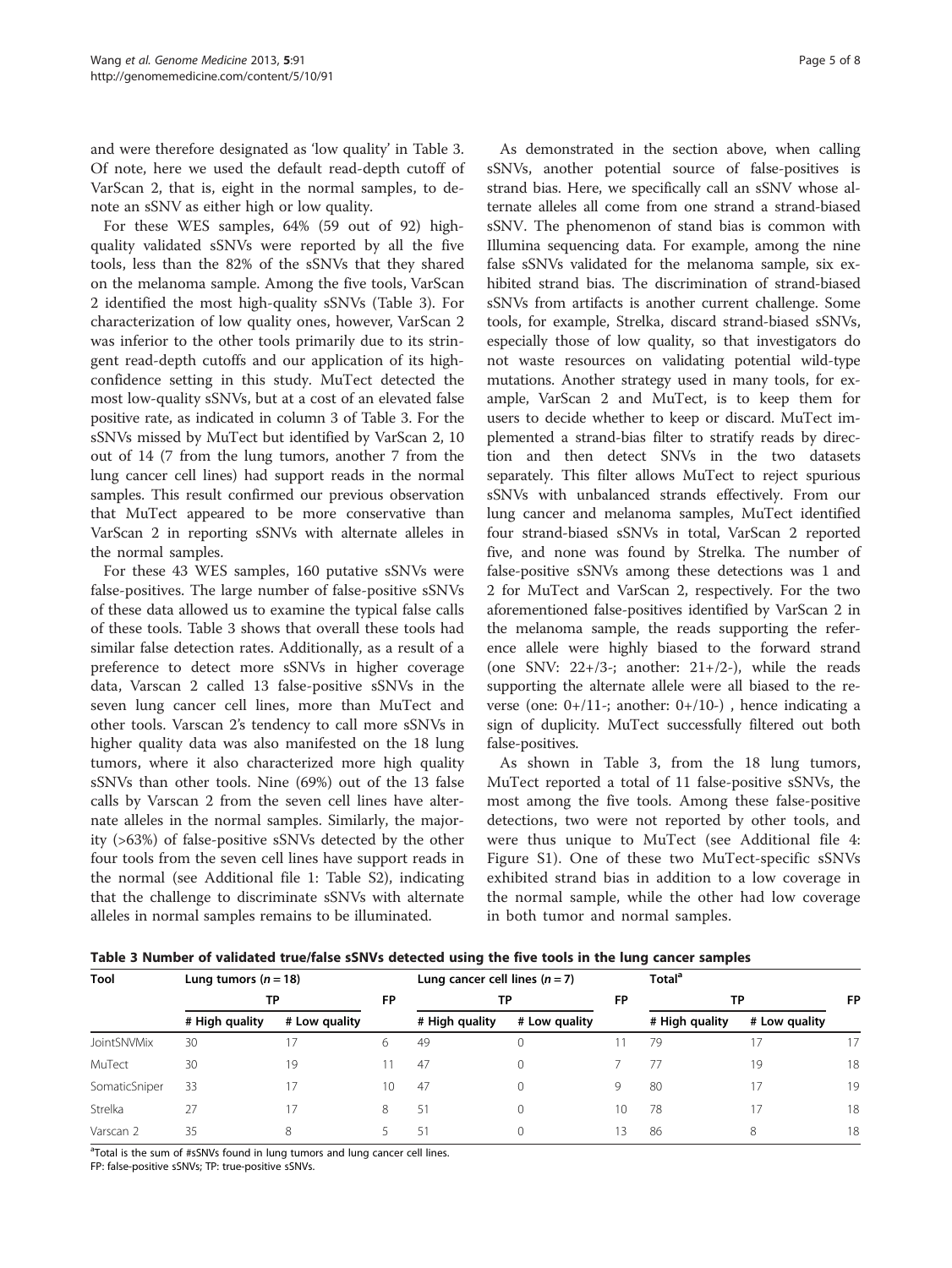#### Detecting sSNVs at different allele frequencies

Due to cost, researchers often choose only a small subset of high-quality and functionally important sSNVs for experimental validation. As a result, publicly available validation results of low allelic-frequency sSNVs are rare. With the lack of experimental data, here, we used simulation data instead to evaluate these tools' capabilities to identify sSNVs at different allele fractions.

We simulated 10 pairs of whole exome sequencing samples at coverage of  $100\times$  (see Additional file [2](#page-6-0)). Then, we ran the tools (listed in Table [1](#page-1-0)) to identify sSNVs from these data. Because few sSNVs within the captured regions were at low allele fractions (approximately 1% with allele frequency <0.15), we utilized all high quality sSNVs, both inside and outside the target regions, to evaluate these tools' sensitivity. Here, an sSNV is considered high quality if it has at least two reads supporting the alternate allele in disease sample,  $\geq 20$  base quality (Phred), and a minimum 8× coverage.

Figure 1 shows the sensitivity of these tools as a function of sSNV allele frequencies. Given an allele frequency value f, the sensitivity of a tool  $T$  (that is, JointSNVMix, MuTect, SomaticSniper, Strelka, or VarScan 2), is calculated as:  $S_T = N_T/N_\beta$  where  $N_f$  is the total number of sSNVs with a frequency less than  $f$ , depth ≥8 and the number of alternate allele-supporting reads  $\geq 2$ in the disease sample;  $N_T$  is the number of sSNVs that the tool  $T$  identifies out of these  $N_f$  point mutations. From Figure 1, we can see that MuTect detected more sSNVs at <0.34 frequencies than the other tools. For

sSNVs at higher allele fractions, VarScan 2 outperformed MuTect and other tools in its sensitivity ranking, which is consistent with our previous observation involving real tumor samples where VarScan 2 was the most sensitive software for detecting high-quality sSNVs.

In order to interrogate ultra-rare sSNVs, for example, point mutations with frequencies <1/100 or even as low as 1/10,000 alleles, investigators are advised to utilize targeted deep sequencing [\[28-30](#page-7-0)] instead of WES or WGS, where the average coverage is relatively low. However, targeted deep sequencing and related tools are beyond the scope of this paper, as our focus here is on tools designed primarily for WGS and WES, which are currently the most popular technologies for investigating sSNVs as well as other genetic variations in cancer.

#### Conclusions

The accurate characterization of sSNVs in tumornormal matched samples is critical to cancer research and personalized cancer therapy. In this paper, we have evaluated the capability of new sSNV detection tools. Our discussion focused on MuTect and VarScan 2 in particular due to their relatively high accuracy [[13](#page-7-0),[15](#page-7-0)] and widespread application to NGS-based cancer studies. Of note, our analysis of their performance on real tumor samples was restricted to a relatively small dataset, which included 237 successfully validated sSNVs and 169 false-positive ones.

Our results highlighted the distinct performance of these sSNV-detecting tools. Although a large number of

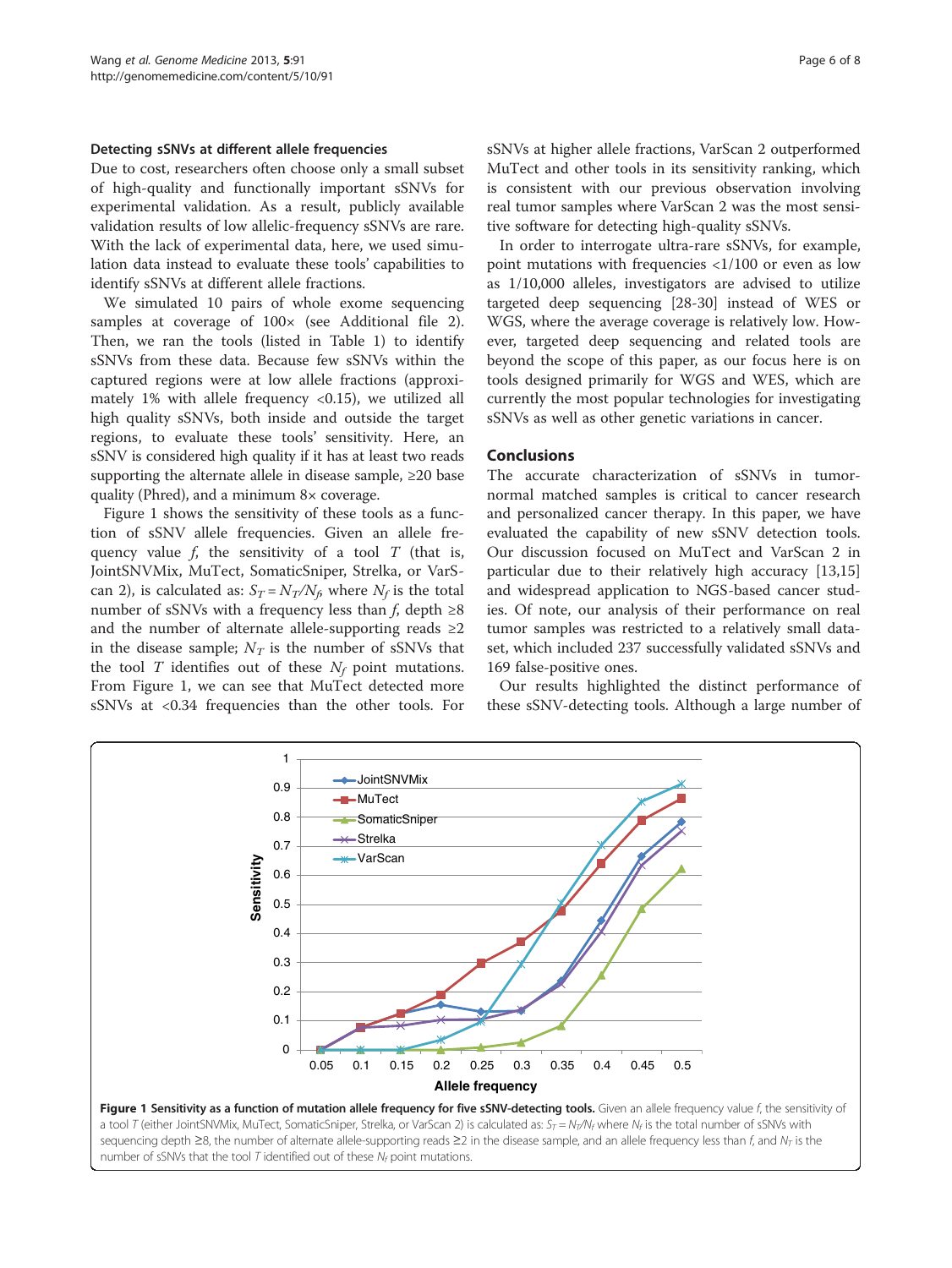<span id="page-6-0"></span>sSNV calls, especially high-quality ones, were shared among these tools, the overall observation across our three types of benchmark data demonstrated that VarScan 2 excelled at the detection of high-quality sSNVs (high coverage and allele frequency), while MuTect outperformed all other tools in detecting low-quality ones. Their distinct features hence suggest that a combination of multiple tools, for example, MuTect with VarScan 2, may benefit real projects by identifying more sSNVs.

Herein, we also provided an in-depth discussion of the types of sSNVs that a tool might have missed and the typical false-positive detections by these tools. Our evaluation using real tumor sequencing data demonstrated that in comparison with VarScan 2, MuTect missed more sSNVs with alternate allele in normal samples. Moreover, both MuTect and VarScan 2 were flawed in discerning sSNVs with alternate allele in normal sample and sSNVs exhibiting strand bias; therefore, we suggest investigators select such sSNVs with caution for follow-up experimental validation.

We have also examined these sSNV detection tools at different allele frequencies using simulation data. Our results showed that MuTect outperformed other tools in characterizing low allelic-fraction sSNVs. However, existing tools, including MuTect, all missed the majority of sSNVs at low allele frequencies on our simulation data. Thus, to interrogate cancer genomes in exquisite detail, there is still significant room for improvement.

# Additional files

[Additional file 1: Tables S1-S3.](http://www.biomedcentral.com/content/supplementary/gm495-S1.xls) The somatic single nucleotide variants (sSNVs) identified using the tools JointSNVMix, MuTect, SomaticSniper, Strelka, and VarScan 2 from the melanoma sample were provided in Table S1. The sSNVs identified in the seven lung cancer cell lines were provided in Table S2. The number of sSNVs detected in the simulation data was provided in Table S3.

#### [Additional file 2:](http://www.biomedcentral.com/content/supplementary/gm495-S2.docx) Simulation of whole exome sequencing.

[Additional file 3:](http://www.biomedcentral.com/content/supplementary/gm495-S3.docx) Detailed command lines for installing and running sSNV-detecting tools.

[Additional file 4: Figure S1.](http://www.biomedcentral.com/content/supplementary/gm495-S4.png) The number of false-positive sSNVs identified in 18 lung tumors. In total, 94 sSNVs were validated as falsepositives for this data. Another program, VarScan 2, reported five out of 94 false positive sSNVs, all or most of which were also reported by these four tools and, hence, were not depicted here so as to make the figure readable.

#### Abbreviations

HC: High confidence; NGS: Next generation sequencing; SNV: Single nucleotide variant; sSNV: Somatic SNV; WES: Whole exome sequencing; WGS: Whole genome sequencing.

#### Competing interests

The authors declare that they have no competing interests.

#### Authors' contributions

QW and ZZ conceived and designed the project. QW and PJ carried out the data analysis. HJ, HC, FL, KD, DH, and WP contributed experimental data. QW, PJ, WP, and ZZ drafted the manuscript. All authors read and approved the final manuscript.

#### Acknowledgements

This research was supported in part by National Institutes of Health grants [R01LM011177, P30CA68485, and P50CA095103], Ingram Professorship Funds (to ZZ), The Robert J. Kleberg, Jr. and Helen C. Kleberg Foundation (to ZZ), and a Stand Up to Cancer Innovative Research Grant (SU2C) [SU2C-AACR-IRG0109]. The funders had no role in study design, data collection and analysis, decision to publish, or preparation of the manuscript.

#### Author details

<sup>1</sup>Department of Biomedical Informatics, Vanderbilt University School of Medicine, Nashville, TN, USA. <sup>2</sup> Center for Quantitative Sciences, Vanderbilt University Medical Center, Nashville, TN, USA. <sup>3</sup>State Key Laboratory of Cell Biology, Institute of Biochemistry and Cell Biology, Shanghai Institutes for Biological Sciences, Chinese Academy of Sciences, Shanghai, China. 4 Department of Thoracic Surgery, Fudan University Shanghai Cancer Center, Shanghai, China. <sup>5</sup>Department of Oncology, Shanghai Medical College, Shanghai, China. <sup>6</sup>Vanderbilt-Ingram Cancer Center, Vanderbilt University Medical Center, Nashville, TN, USA. <sup>7</sup> Department of Cancer Biology Vanderbilt University School of Medicine, NashvilleTN, USA. <sup>8</sup>Department of Medicine/Division of Hematology-Oncology, Vanderbilt University School of Medicine, Nashville, TN, USA. <sup>9</sup>Department of Psychiatry, Vanderbilt University School of Medicine, Nashville, TN, USA.

Received: 11 June 2013 Accepted: 2 October 2013 Published: 11 October 2013

#### References

- 1. The Cancer Genome Atlas Research Network: Comprehensive genomic characterization of squamous cell lung cancers. Nature 2012, 489:519–525.
- 2. The Cancer Genome Atlas Research Network: Comprehensive molecular characterization of human colon and rectal cancer. Nature 2012, 487:330–337.
- 3. The Cancer Genome Atlas Research Network: Comprehensive molecular portraits of human breast tumours. Nature 2012, 490:61–70.
- 4. Chapman PB, Hauschild A, Robert C, Haanen JB, Ascierto P, Larkin J, Dummer R, Garbe C, Testori A, Maio M, Hogg D, Lorigan P, Lebbe C, Jouary T, Schadendorf D, Ribas A, O'Day SJ, Sosman JA, Kirkwood JM, Eggermont AMM, Dreno B, Nolop K, Li J, Nelson B, Hou J, Lee RJ, Flaherty KT, McArthur GA: Improved survival with vemurafenib in melanoma with BRAF V600E mutation. N Engl J Med 2011, 364:2507–2516.
- 5. Dahlman KB, Xia J, Hutchinson K, Ng C, Hucks D, Jia P, Atefi M, Su Z, Branch S, Lyle PL, Hicks DJ, Bozon V, Glaspy JA, Rosen N, Solit DB, Netterville JL, Vnencak-Jones CL, Sosman JA, Ribas A, Zhao Z, Pao W: BRAF(L597) mutations in melanoma are associated with sensitivity to MEK inhibitors. Cancer Discov 2012, 2:791–797.
- 6. Landau DA, Carter SL, Stojanov P, McKenna A, Stevenson K, Lawrence MS, Sougnez C, Stewart C, Sivachenko A, Wang L, Wan Y, Zhang W, Shukla SA, Vartanov A, Fernandes SM, Saksena G, Cibulskis K, Tesar B, Gabriel S, Hacohen N, Meyerson M, Lander ES, Neuberg D, Brown JR, Getz G, Wu CJ: Evolution and impact of subclonal mutations in chronic lymphocytic leukemia. Cell 2013, 152:714–726.
- 7. Green MR, Gentles AJ, Nair RV, Irish JM, Kihira S, Liu CL, Kela I, Hopmans ES, Myklebust JH, Ji H, Plevritis SK, Levy R, Alizadeh AA: Hierarchy in somatic mutations arising during genomic evolution and progression of follicular lymphoma. Blood 2013, 121:1604–1611.
- 8. Goya R, Sun MGF, Morin RD, Leung G, Ha G, Wiegand KC, Senz J, Crisan A, Marra MA, Hirst M, Huntsman D, Murphy KP, Aparicio S, Shah SP: SNVMix: predicting single nucleotide variants from next-generation sequencing of tumors. Bioinformatics 2010, 26:730–736.
- 9. Roth A, Ding J, Morin R, Crisan A, Ha G, Giuliany R, Bashashati A, Hirst M, Turashvili G, Oloumi A, Marra MA, Aparicio S, Shah SP: JointSNVMix: a probabilistic model for accurate detection of somatic mutations in normal/tumour paired next-generation sequencing data. Bioinformatics 2012, 28:907–913.
- 10. Larson DE, Harris CC, Chen K, Koboldt DC, Abbott TE, Dooling DJ, Ley TJ, Mardis ER, Wilson RK, Ding L: SomaticSniper: identification of somatic point mutations in whole genome sequencing data. Bioinformatics 2012, 28:311–317.
- 11. Saunders CT, Wong W, Swamy S, Becq J, Murray LJ, Cheetham RK: Strelka: Accurate somatic small-variant calling from sequenced tumor-normal sample pairs. Bioinformatics 2012, 28:1811-1817.